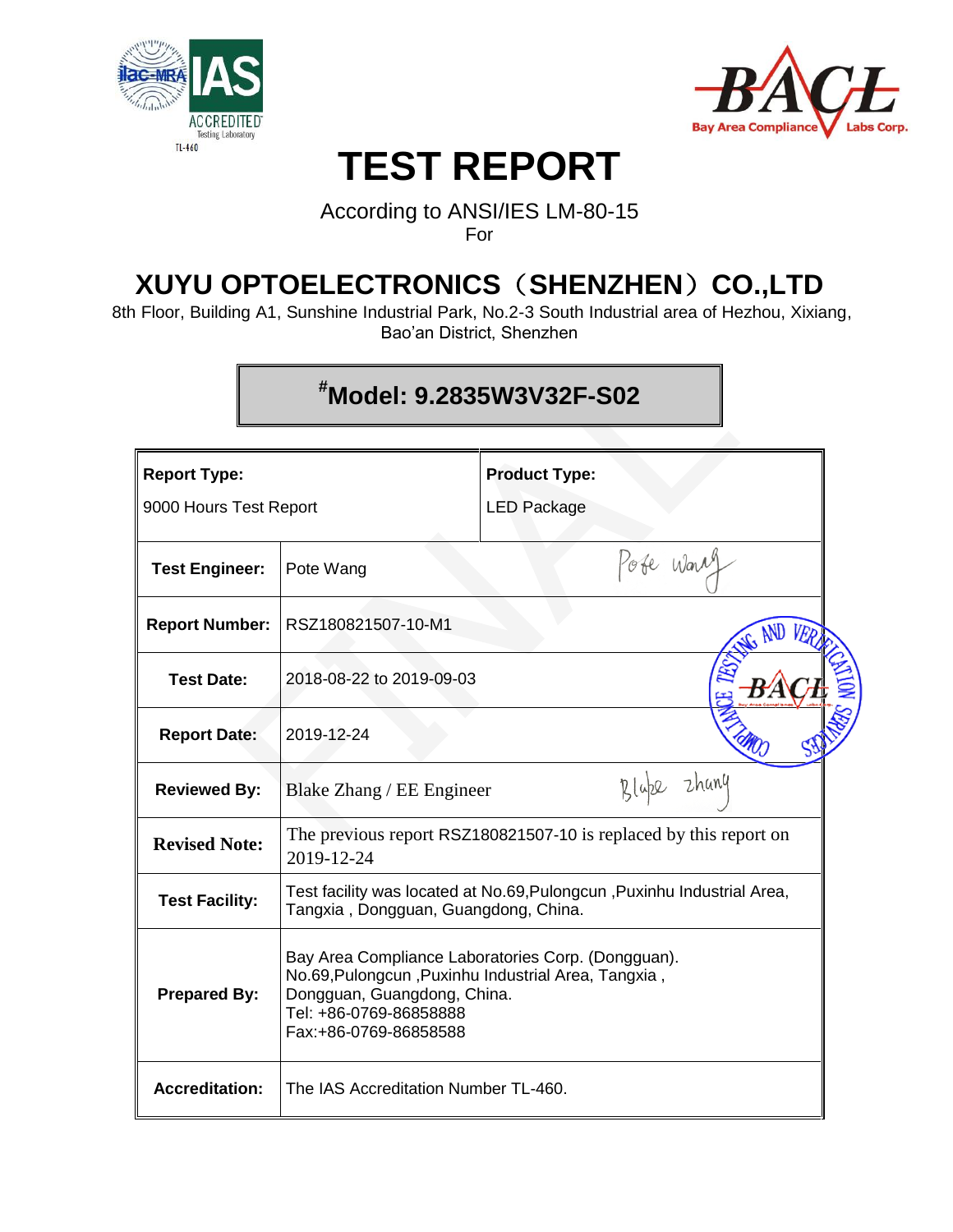

# Bay Area Compliance Laboratories Corp. (Dongguan)<br>
No.69, Pulongcun, Puxinhu Industrial Area Tangxia,<br>
Dongguan, Guangdong, China.<br>
The IAS Accreditation Number TL-460

## **TABLE OF CONTENTS**

| 1.1 |  |
|-----|--|
| 1.2 |  |
| 1.3 |  |
| 1.4 |  |
| 1.5 |  |
| 1.6 |  |
| 1.7 |  |
| 1.8 |  |
|     |  |
|     |  |
| 3.1 |  |
| 3.2 |  |
| 3.3 |  |
| 3.4 |  |
| 3.5 |  |
| 3.6 |  |
|     |  |
| 4.1 |  |
| 4.2 |  |
|     |  |
|     |  |
|     |  |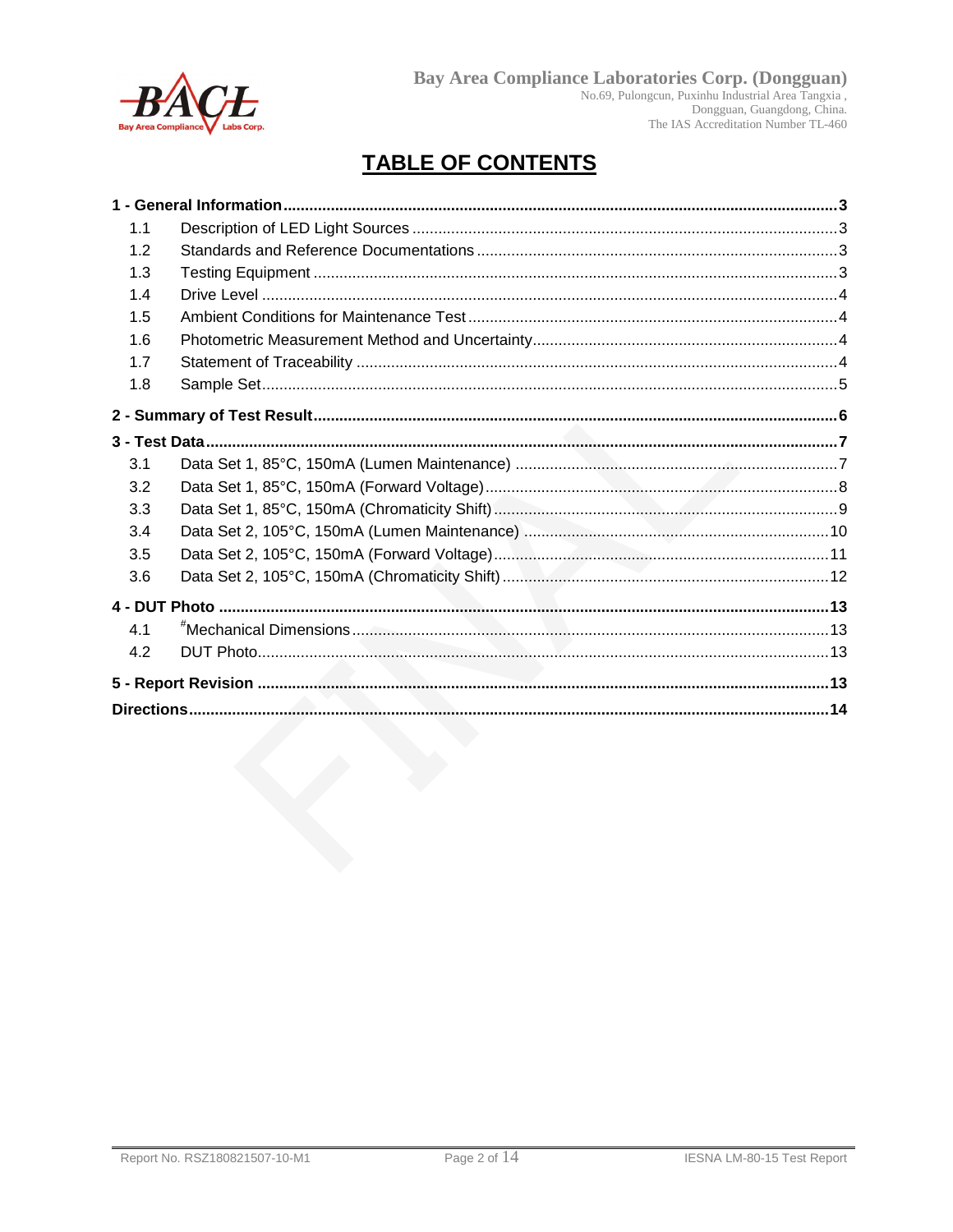

#### **1 - General Information**

#### **1.1 Description of LED Light Sources**

#### **Sample Size:**

50 PCS test samples were in good condition and received on 2018-08-21. The samples were numbered from 1 to 25 and 26 to 50.

| "Manufacturer:                        | XUYU OPTOELECTRONICS (SHENZHEN) CO.,LTD |
|---------------------------------------|-----------------------------------------|
| "Part Number:                         | 9.2835W3V32F-S02                        |
| "Part Type:                           | LED Package                             |
| "Drive Level:                         | <b>DC 150mA</b>                         |
| "Nominal CCT:                         | 2700K                                   |
| <sup>#</sup> Power:                   | 1W                                      |
| "Average Current Density per LED die: | 775.001 mA/mm <sup>2</sup>              |
| "Average Power Density per LED die:   | 2.583 W/mm <sup>2</sup>                 |
| $^{\#}$ CRI:                          | 80                                      |
| "Die Spacing:                         | $0.25$ mm                               |
|                                       |                                         |

#### **Sampling Method:**

LED samples for IESNA LM-80 testing consist of units built from a minimum of three manufacturing lots with each manufacturing lot built from different wafer lots built on non-consecutive days.

These manufacturing lots are picked to represent a wide parametric distribution.

#### **# Family products covered by this report:**

According to *ENERGY STAR® Requirements for the Use of LM-80 Data*, the following products can be covered by this report base on the information and declaration provided by manufacturer. The information of these models shows that the covered products meet all section 4 requirements of *ENERGY STAR® Requirements for the Use of LM-80 Data* (September 28, 2017)

| Model type               | Model Name                       | <b>CCT</b><br>(K) | Series | Parallel | Power<br>Density<br>$(W/mm^2)$ | Current<br>density per<br>LED die<br>(mA/mm <sup>2</sup> ) | Current<br>per die<br>(mA) | Die<br>Spacing<br>(mm) | Current<br>(mA) |
|--------------------------|----------------------------------|-------------------|--------|----------|--------------------------------|------------------------------------------------------------|----------------------------|------------------------|-----------------|
| Master<br>model          | 9.2835W3V32F-<br>S <sub>02</sub> | 2700              | 2      |          | 0.102                          | 775.001                                                    | 150                        | 0.25                   | 150             |
| <b>Multiple</b><br>model | 9.2835**V32F-<br>$***$           | $2200 -$<br>6500  | っ      |          | 0.102                          | 775.001                                                    | 150                        | 0.25                   | 150             |

This report covers the following models:

Note:"\*\*\*"means CCT, it can be Numbers or letters.

#### **1.2 Standards and Reference Documentations**

- ANSI/IES LM-80-15: IES Approved Method for Measuring Lumen Maintenance of LED Light Sources.
- CIE 127:2007: Measurement of LEDs
- ENERGY STAR® Requirements for the Use of LM-80 Data (This standard was not accredited by IAS)

#### **1.3 Testing Equipment**

| <b>Device</b>                       | <b>Manufacture</b> | <b>Model No</b> | <b>Serial No</b> | <b>Calibration date</b> | <b>Calibration due date</b> |
|-------------------------------------|--------------------|-----------------|------------------|-------------------------|-----------------------------|
| 0.3m integrating<br>sphere          | EVERFINE           | Diameter 0.3m   | 1011119          | 2019-03-08              | 2020-03-07                  |
| Programmable Test<br>Power for LEDs | EVERFINE           | ED300E          | 1008002          | 2019-03-08              | 2020-03-07                  |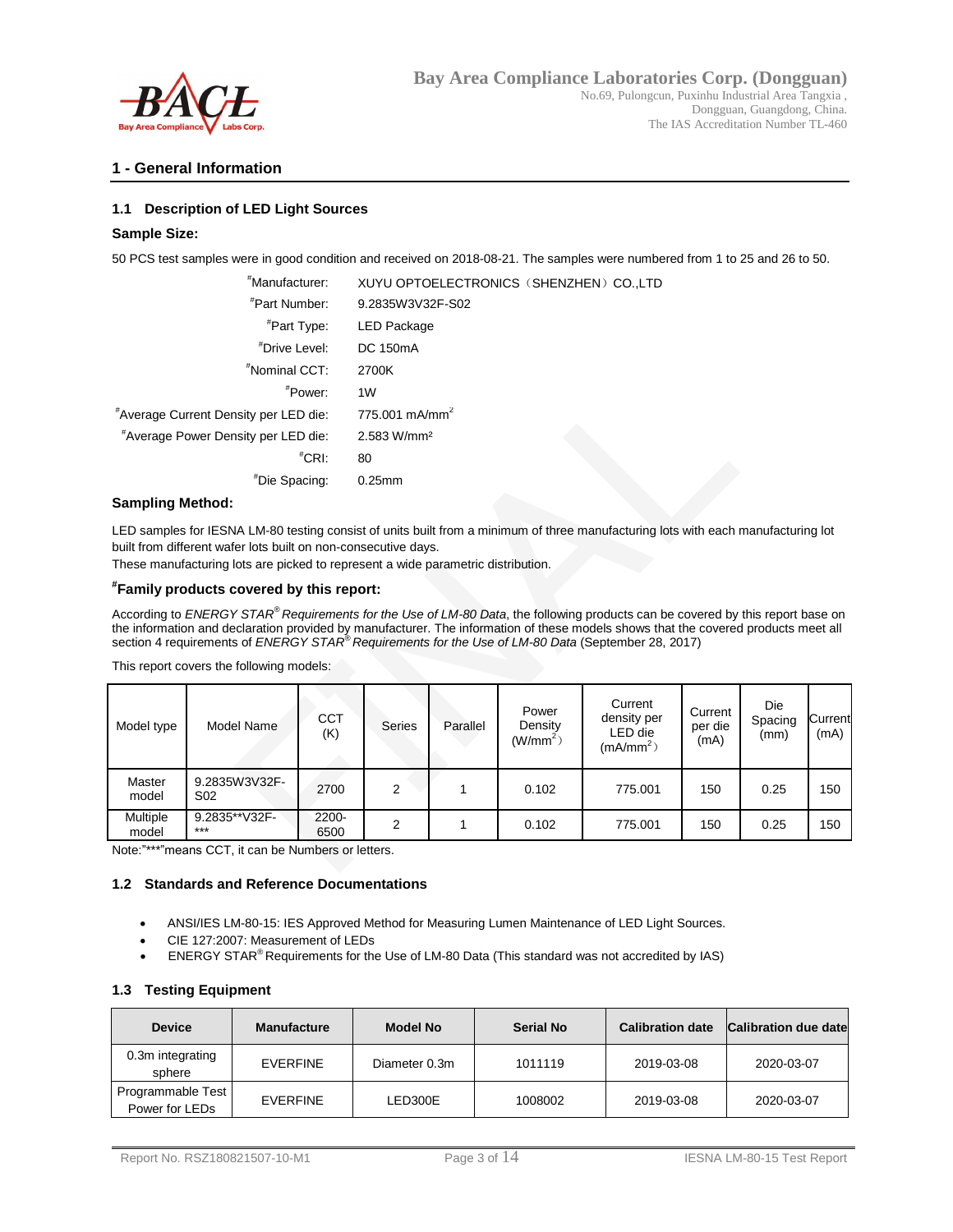

No.69, Pulongcun, Puxinhu Industrial Area Tangxia , Dongguan, Guangdong, China. The IAS Accreditation Number TL-460

| <b>Device</b>                                      | <b>Manufacture</b> | <b>Model No</b>     | <b>Serial No</b> | <b>Calibration date</b> | Calibration due date |
|----------------------------------------------------|--------------------|---------------------|------------------|-------------------------|----------------------|
| High accuracy array<br>spectroradiometer           | <b>EVERFINE</b>    | <b>HAAS-2000</b>    | 1012016T         | 2019-03-08              | 2020-03-07           |
| <b>Standard Light</b><br><b>EVERFINE</b><br>Source |                    | D <sub>062</sub>    | G100278CJ7351206 | 2018-12-24              | 2019-12-24           |
| Precision digital<br>stabilized DC power<br>supply | <b>EVERFINE</b>    | WY605-V110          | G115987CJ7321114 | 2019-03-08              | 2020-03-07           |
| Multilayer aging<br>machine                        | <b>BACL</b>        | B <sub>2</sub> -270 | 20023            | 2019-03-10              | 2020-03-09           |
| DC Power Supply                                    | <b>BACL</b>        | B12001-12           | 90023            | 2019-01-07              | 2020-01-07           |

#### **1.4 Drive Level**

Samples are driven with a constant direct current (DC) during maintenance test, photometric and electrical measurement. The current value was regulated to within ±3% of the specified value of the manufacturer during maintenance test, and was within ±0.5% during photometric and electrical measurement test.

#### **1.5 Ambient Conditions for Maintenance Test**

For lumen maintenance test, samples within one data set, were installed on cooling boards in thermal chambers with minimal ambient airflow. The case temperature and ambient temperature was monitored by thermocouples which one was soldered to the coldest DUTs' case (TMP<sub>LED</sub>) location, while the other is mounted at a distance of 5 mm above the TMP location.

During life testing, TMP<sub>LED</sub> of the coldest LEDs were maintained at a temperature that was greater than or equal to  $2^{\circ}$ C below the corresponding nominal case temperature. Surrounding air was maintained at a temperature that was greater than or equal to 5°C below the corresponding nominal case temperature. Thermocouples were shielded from direct DUT optical radiation and comply with ASTM E230 Table 1 "Special Limits".

Samples were connected to DC power supply in series circuits with a constant current. The forward current was regulated to within ±3% of the specified value of the manufacturer.

The relative humidity within chamber was kept less than 65% during test.

For photometry measurement, the ambient temperature during test was set to  $25^{\circ}$ C  $\pm$  2 $^{\circ}$ C, RH <65%.

#### **1.6 Photometric Measurement Method and Uncertainty**

Integrating sphere and spectroradiometer is used to measure luminous flux and chromaticity coordinate u'v'. 2π measurement was used and sample was drived by DC power supply. The forward current was regulated to within ±0.5% of the nominal value. The test system was calibrated by halogen reference lamp. The ambient temperature during test was set to  $25^{\circ}$ C  $\pm$  2°C, RH <65%. The temperature measurement point was located in the sphere and the temperature was detected by a temperature probe.

The uncertainty of the light output measurements is U=1.59% (K=2), at the 95% confidence level. The uncertainty of the correlated color temperature measurements is U=21K (K=2), at the 95% confidence level.

The uncertainty of the temperature is U=0.8671°C (K=2), at the 95% confidence level.

#### **1.7 Statement of Traceability**

Bay Area Compliance Laboratories Corp. (Dongguan) attested that all calibration has been performed using suitable standards traceable to National Primary Standards and International System of Units (SI).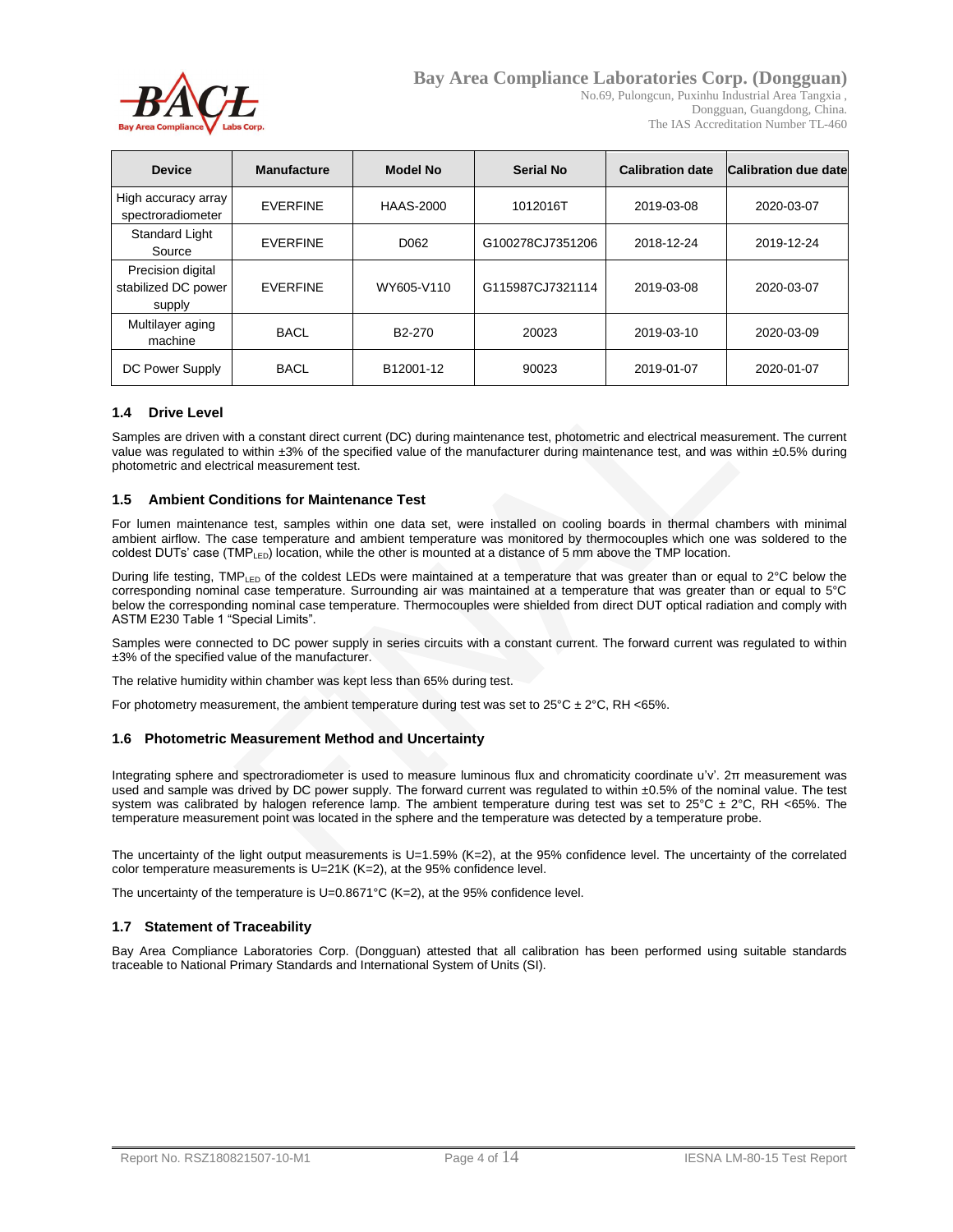

#### **1.8 Sample Set**

#### **Data Set 1: 85°C, 150mA**

|                                | Part Number: 9.2835W3V32F-S02 |
|--------------------------------|-------------------------------|
| Number of Units: 25            |                               |
| Case Temperature: >83°C        |                               |
| Ambient Temperature: >80°C     |                               |
| Life Test Drive Current: 150mA |                               |
| Measurement Current: 150mA     |                               |

#### **Data Set 2: 105°C, 150mA**

|                                    | Part Number: 9.2835W3V32F-S02 |
|------------------------------------|-------------------------------|
| Number of Units: 25                |                               |
| Case Temperature: $>103^{\circ}$ C |                               |
| Ambient Temperature: >100°C        |                               |
| Life Test Drive Current: 150mA     |                               |
| Measurement Current: 150mA         |                               |
|                                    |                               |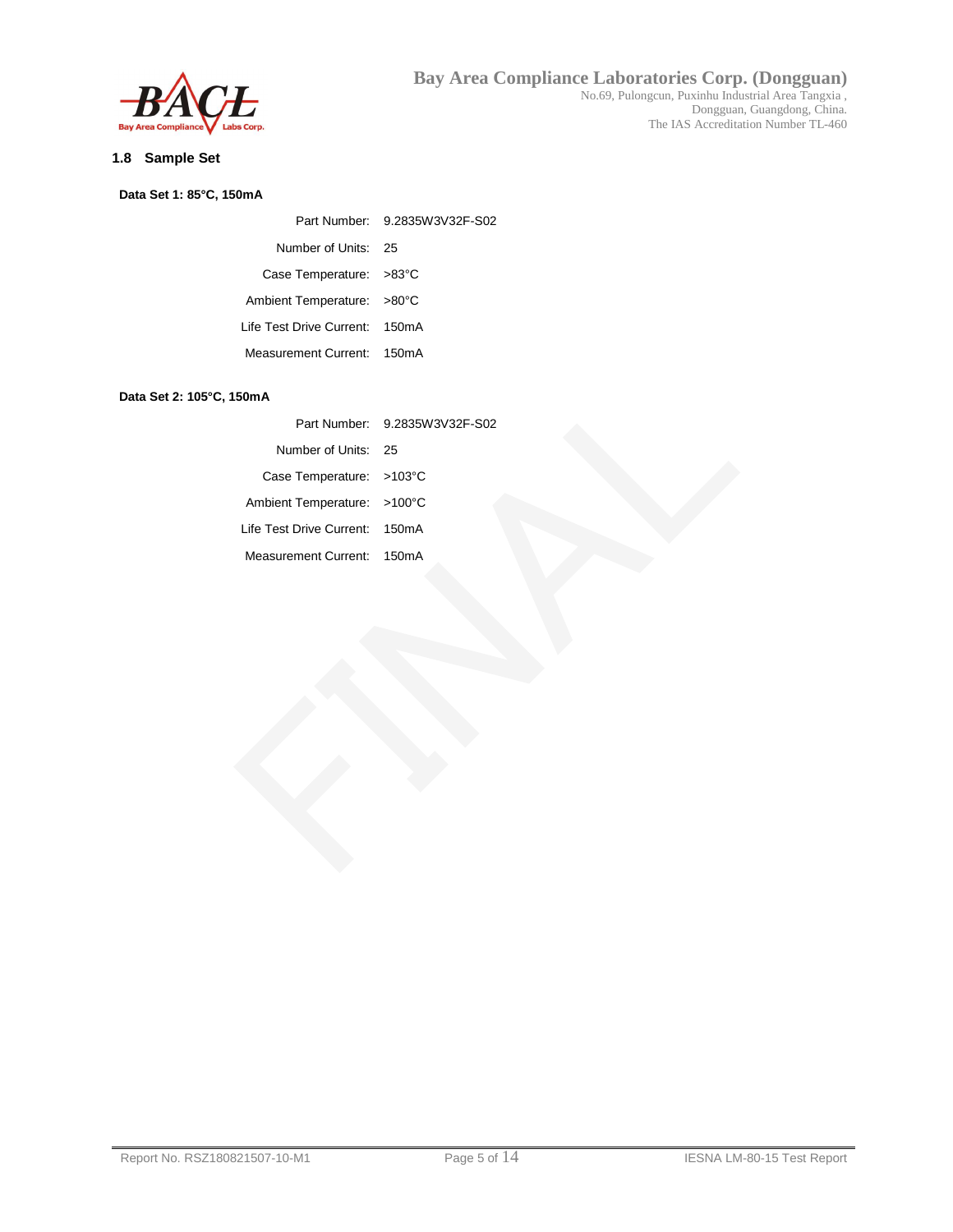

#### **2 - Summary of Test Result**

| Data Set: | <b>Sample</b><br><b>Size</b> | <b>Failures</b><br>Observed: | Test<br>Interval | <b>Test</b><br><b>Duration</b> |           |       | <b>Reported TM-21</b><br>$L_{70}$ Lifetime | <b>Reported TM-21</b><br>$L_{90}$ Lifetime |
|-----------|------------------------------|------------------------------|------------------|--------------------------------|-----------|-------|--------------------------------------------|--------------------------------------------|
|           | 25                           |                              | 1000hrs          | 9000hrs                        | 2.886E-06 | 1.003 | $>54000$ hours                             | 38000 hours                                |
|           | 25                           |                              | 1000hrs          | 9000hrs                        | 3.132E-06 | 1.003 | >54000 hours                               | 35000 hours                                |

Average Lumen Maintenance (Percentage of Initial Luminous Flux)

| Data Set: | <b>1000hrs</b> | <b>2000hrs</b> | 3000hrs | 4000hrs | 5000hrs | 6000hrs | 7000hrs | 8000hrs | 9000hrs |
|-----------|----------------|----------------|---------|---------|---------|---------|---------|---------|---------|
|           | 99.94%         | 99.67%         | 99.41%  | 99.16%  | 98.77%  | 98.60%  | 98.34%  | 98.01%  | 97.68%  |
|           | 99.84%         | 99.65%         | 99.31%  | 99.01%  | 98.74%  | 98.42%  | 98.12%  | 97.80%  | 97.48%  |

#### Average Chromaticity Shift

| Data Set: | <b>1000hrs</b> | <b>2000hrs</b> | 3000hrs | 4000hrs | 5000hrs | 6000hrs | 7000hrs | 8000hrs | 9000hrs |
|-----------|----------------|----------------|---------|---------|---------|---------|---------|---------|---------|
|           | 0.0002         | 0.0004         | 0.0007  | 0.001   | 0.0012  | 0.0014  | 0.0017  | 0.002   | 0.0022  |
|           | 0.0004         | 0.0008         | 0.0012  | 0.0016  | 0.0019  | 0.0023  | 0.0027  | 0.0032  | 0.0036  |

Average Lumen Maintenance and Chromaticity Shift VS. Time

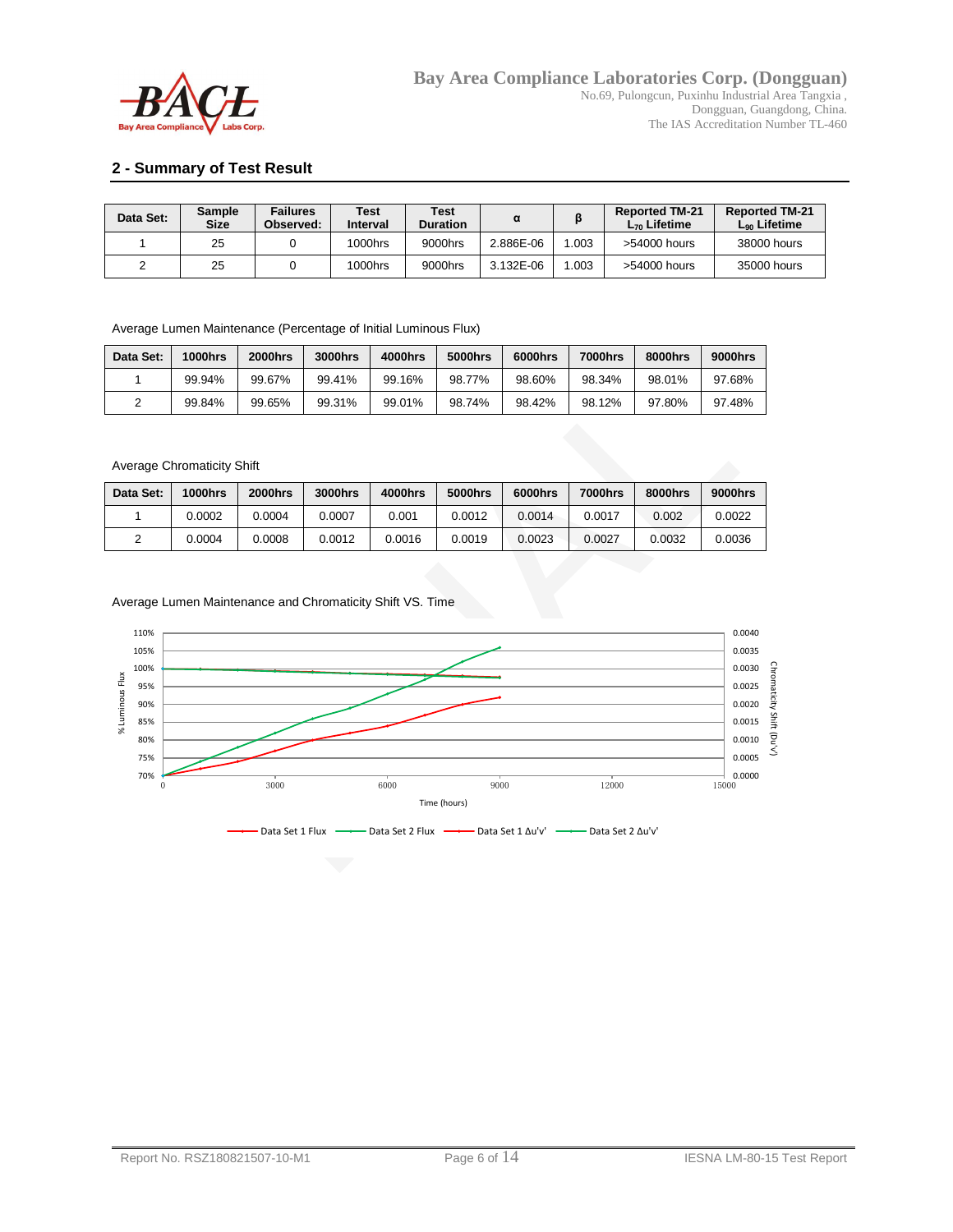

Dongguan, Guangdong, China. The IAS Accreditation Number TL-460

#### **3 - Test Data**

#### **3.1 Data Set 1, 85°C, 150mA (Lumen Maintenance)**

|                | $\Phi$ (Im)  |         |         |         |         | Lumen Maintenance (%) |         |         |         |         |
|----------------|--------------|---------|---------|---------|---------|-----------------------|---------|---------|---------|---------|
| No.            | Ohr(Initial) | 1000hrs | 2000hrs | 3000hrs | 4000hrs | 5000hrs               | 6000hrs | 7000hrs | 8000hrs | 9000hrs |
| $\mathbf{1}$   | 132.3        | 99.92   | 99.70   | 99.40   | 99.17   | 98.79                 | 98.64   | 98.41   | 98.03   | 97.73   |
| $\overline{2}$ | 133.9        | 99.93   | 99.70   | 99.40   | 99.18   | 98.81                 | 98.66   | 98.36   | 98.06   | 97.76   |
| 3              | 127.6        | 99.92   | 99.69   | 99.37   | 99.14   | 98.75                 | 98.59   | 98.35   | 97.96   | 97.65   |
| 4              | 132.9        | 100.00  | 99.70   | 99.47   | 99.17   | 98.80                 | 98.65   | 98.42   | 98.04   | 97.74   |
| 5              | 129.7        | 99.92   | 99.69   | 99.46   | 99.23   | 98.77                 | 98.61   | 98.38   | 98.07   | 97.69   |
| 6              | 130.6        | 99.92   | 99.69   | 99.39   | 99.16   | 98.77                 | 98.62   | 98.39   | 98.01   | 97.70   |
| $\overline{7}$ | 129.7        | 99.92   | 99.69   | 99.38   | 99.15   | 98.77                 | 98.54   | 98.30   | 98.00   | 97.69   |
| 8              | 132.6        | 100.00  | 99.70   | 99.47   | 99.17   | 98.79                 | 98.57   | 98.34   | 98.04   | 97.74   |
| 9              | 129.9        | 100.00  | 99.69   | 99.46   | 99.23   | 98.77                 | 98.61   | 98.38   | 98.08   | 97.69   |
| 10             | 130.3        | 99.92   | 99.69   | 99.46   | 99.16   | 98.77                 | 98.62   | 98.31   | 98.00   | 97.70   |
| 11             | 126.8        | 100.00  | 99.68   | 99.37   | 99.13   | 98.74                 | 98.58   | 98.26   | 97.95   | 97.63   |
| 12             | 129.4        | 99.92   | 99.69   | 99.38   | 99.15   | 98.76                 | 98.61   | 98.30   | 97.99   | 97.60   |
| 13             | 129.5        | 99.92   | 99.69   | 99.46   | 99.15   | 98.76                 | 98.61   | 98.38   | 98.07   | 97.68   |
| 14             | 132.9        | 99.92   | 99.62   | 99.40   | 99.17   | 98.72                 | 98.57   | 98.34   | 97.97   | 97.67   |
| 15             | 129.8        | 99.92   | 99.69   | 99.46   | 99.23   | 98.77                 | 98.61   | 98.38   | 98.00   | 97.69   |
| 16             | 126.1        | 99.92   | 99.60   | 99.37   | 99.13   | 98.73                 | 98.57   | 98.26   | 97.94   | 97.62   |
| 17             | 127.6        | 99.92   | 99.61   | 99.37   | 99.14   | 98.75                 | 98.51   | 98.28   | 97.96   | 97.65   |
| 18             | 128.2        | 99.92   | 99.61   | 99.38   | 99.14   | 98.75                 | 98.52   | 98.28   | 97.89   | 97.58   |
| 19             | 129.7        | 100.00  | 99.69   | 99.38   | 99.15   | 98.77                 | 98.61   | 98.38   | 98.07   | 97.69   |
| 20             | 126.9        | 99.92   | 99.61   | 99.37   | 99.13   | 98.74                 | 98.58   | 98.35   | 97.95   | 97.64   |
| 21             | 128.3        | 99.92   | 99.61   | 99.38   | 99.14   | 98.75                 | 98.60   | 98.29   | 97.97   | 97.66   |
| 22             | 131.9        | 99.92   | 99.70   | 99.47   | 99.17   | 98.79                 | 98.64   | 98.41   | 98.03   | 97.73   |
| 23             | 132.6        | 100.00  | 99.70   | 99.40   | 99.17   | 98.79                 | 98.64   | 98.42   | 98.04   | 97.74   |
| 24             | 127.9        | 100.00  | 99.61   | 99.37   | 99.14   | 98.75                 | 98.51   | 98.28   | 97.97   | 97.65   |
| 25             | 133.4        | 99.93   | 99.63   | 99.40   | 99.18   | 98.80                 | 98.65   | 98.35   | 98.05   | 97.75   |
| Avg.           | 130.0        | 99.94   | 99.67   | 99.41   | 99.16   | 98.77                 | 98.60   | 98.34   | 98.01   | 97.68   |
| Med.           | 129.7        | 99.92   | 99.69   | 99.40   | 99.16   | 98.77                 | 98.61   | 98.35   | 98.00   | 97.69   |
| st dev         | 2.3          | 0.04    | 0.04    | 0.04    | 0.03    | 0.02                  | 0.04    | 0.05    | 0.05    | 0.05    |
| Min.           | 126.1        | 99.92   | 99.60   | 99.37   | 99.13   | 98.72                 | 98.51   | 98.26   | 97.89   | 97.58   |
| Max.           | 133.9        | 100.00  | 99.70   | 99.47   | 99.23   | 98.81                 | 98.66   | 98.42   | 98.08   | 97.76   |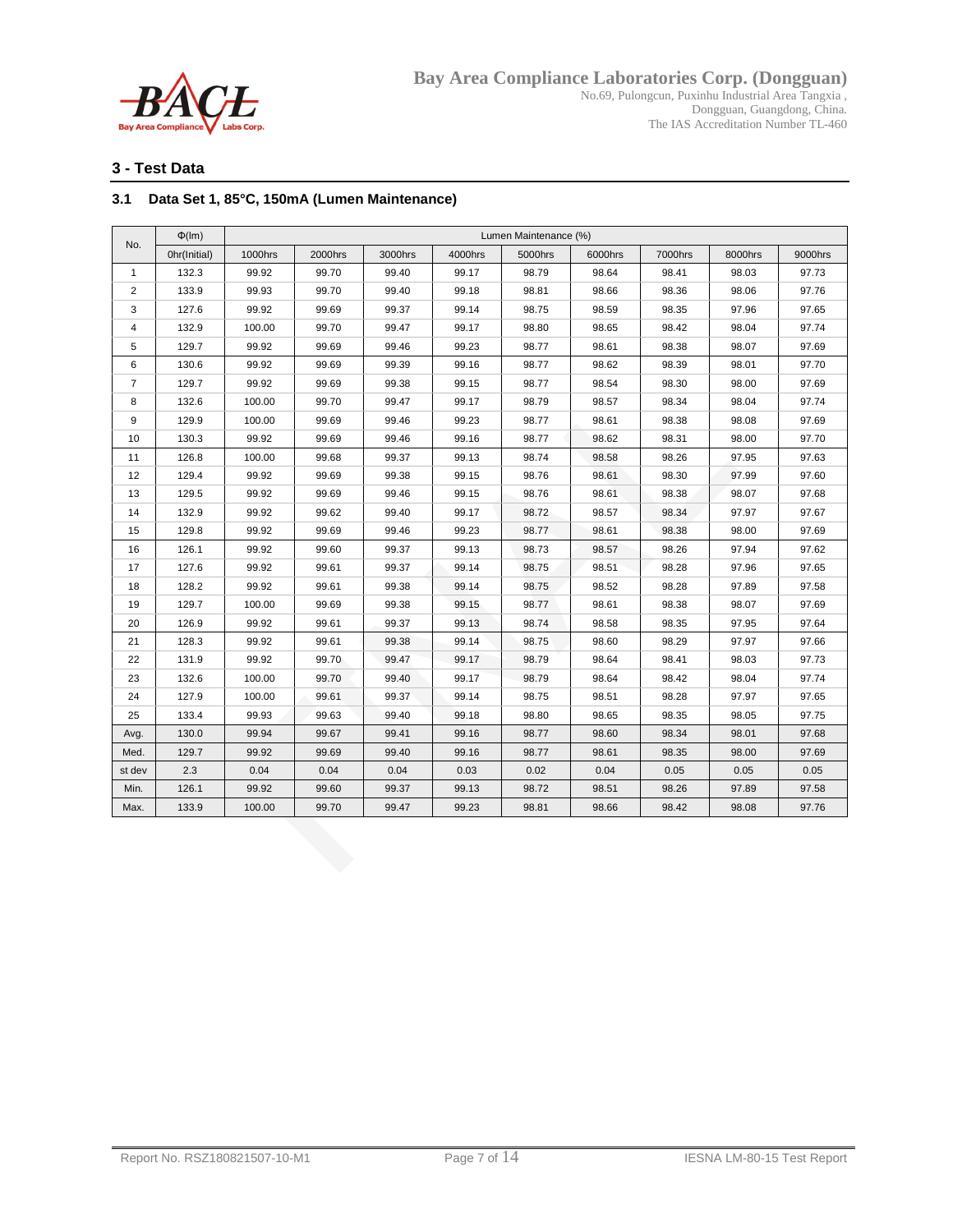

**Bay Area Compliance Laboratories Corp. (Dongguan)** No.69, Pulongcun, Puxinhu Industrial Area Tangxia , Dongguan, Guangdong, China.

The IAS Accreditation Number TL-460

#### **3.2 Data Set 1, 85°C, 150mA (Forward Voltage)**

| No.            | Forward Voltage (V) |         |         |         |         |         |         |         |         |         |
|----------------|---------------------|---------|---------|---------|---------|---------|---------|---------|---------|---------|
|                | Ohr(Initial)        | 1000hrs | 2000hrs | 3000hrs | 4000hrs | 5000hrs | 6000hrs | 7000hrs | 8000hrs | 9000hrs |
| 1              | 6.546               | 6.499   | 6.638   | 6.484   | 6.396   | 6.483   | 6.410   | 6.450   | 6.326   | 6.599   |
| 2              | 6.493               | 6.584   | 6.657   | 6.468   | 6.408   | 6.566   | 6.489   | 6.431   | 6.576   | 6.550   |
| 3              | 6.607               | 6.489   | 6.636   | 6.425   | 6.407   | 6.563   | 6.590   | 6.486   | 6.640   | 6.548   |
| 4              | 6.610               | 6.554   | 6.590   | 6.425   | 6.451   | 6.550   | 6.582   | 6.431   | 6.428   | 6.589   |
| 5              | 6.568               | 6.571   | 6.661   | 6.479   | 6.452   | 6.662   | 5.946   | 6.482   | 6.426   | 6.550   |
| 6              | 6.608               | 6.550   | 6.678   | 6.465   | 6.389   | 6.538   | 6.258   | 6.404   | 6.624   | 6.537   |
| $\overline{7}$ | 6.636               | 6.566   | 6.607   | 6.480   | 6.446   | 6.232   | 6.184   | 6.488   | 6.317   | 6.576   |
| 8              | 6.505               | 6.593   | 6.662   | 6.498   | 6.451   | 6.495   | 6.216   | 6.441   | 6.566   | 6.560   |
| 9              | 6.587               | 6.539   | 6.647   | 6.497   | 6.486   | 6.605   | 6.305   | 6.493   | 6.392   | 6.578   |
| 10             | 6.619               | 6.576   | 6.618   | 6.432   | 6.488   | 6.653   | 5.853   | 6.460   | 6.649   | 6.544   |
| 11             | 6.630               | 6.556   | 6.640   | 6.446   | 6.478   | 6.605   | 5.850   | 6.431   | 6.618   | 6.607   |
| 12             | 6.650               | 6.499   | 6.677   | 6.491   | 6.481   | 6.423   | 6.301   | 6.497   | 6.577   | 6.599   |
| 13             | 6.605               | 6.497   | 6.610   | 6.469   | 6.470   | 6.249   | 6.038   | 6.408   | 6.731   | 6.557   |
| 14             | 6.602               | 6.539   | 6.675   | 6.487   | 6.413   | 6.611   | 6.278   | 6.484   | 6.389   | 6.551   |
| 15             | 6.538               | 6.549   | 6.671   | 6.443   | 6.390   | 6.669   | 6.242   | 6.499   | 6.591   | 6.572   |
| 16             | 6.608               | 6.528   | 6.601   | 6.500   | 6.469   | 6.262   | 6.427   | 6.429   | 6.459   | 6.544   |
| 17             | 6.561               | 6.512   | 6.591   | 6.428   | 6.423   | 6.316   | 6.050   | 6.478   | 6.485   | 6.536   |
| 18             | 6.619               | 6.575   | 6.680   | 6.406   | 6.401   | 6.321   | 6.706   | 6.461   | 6.441   | 6.531   |
| 19             | 6.568               | 6.547   | 6.618   | 6.459   | 6.425   | 6.220   | 6.556   | 6.462   | 6.604   | 6.536   |
| 20             | 6.517               | 6.486   | 6.606   | 6.417   | 6.438   | 6.545   | 6.524   | 6.475   | 6.454   | 6.597   |
| 21             | 6.614               | 6.535   | 6.616   | 6.425   | 6.436   | 6.644   | 6.335   | 6.422   | 6.620   | 6.597   |
| 22             | 6.513               | 6.494   | 6.608   | 6.436   | 6.440   | 6.534   | 6.404   | 6.421   | 6.430   | 6.549   |
| 23             | 6.496               | 6.589   | 6.696   | 6.461   | 6.456   | 6.495   | 6.556   | 6.420   | 6.569   | 6.531   |
| 24             | 6.653               | 6.522   | 6.626   | 6.427   | 6.441   | 6.308   | 6.610   | 6.476   | 6.701   | 6.571   |
| 25             | 6.517               | 6.492   | 6.686   | 6.474   | 6.398   | 6.682   | 6.620   | 6.454   | 6.642   | 6.539   |
| Avg.           | 6.579               | 6.538   | 6.640   | 6.457   | 6.437   | 6.489   | 6.333   | 6.455   | 6.530   | 6.562   |
| Med.           | 6.602               | 6.539   | 6.638   | 6.461   | 6.440   | 6.538   | 6.335   | 6.460   | 6.569   | 6.551   |
| st dev         | 0.050               | 0.034   | 0.033   | 0.029   | 0.031   | 0.152   | 0.245   | 0.030   | 0.117   | 0.025   |
| Min.           | 6.493               | 6.486   | 6.590   | 6.406   | 6.389   | 6.220   | 5.850   | 6.404   | 6.317   | 6.531   |
| Max.           | 6.653               | 6.593   | 6.696   | 6.500   | 6.488   | 6.682   | 6.706   | 6.499   | 6.731   | 6.607   |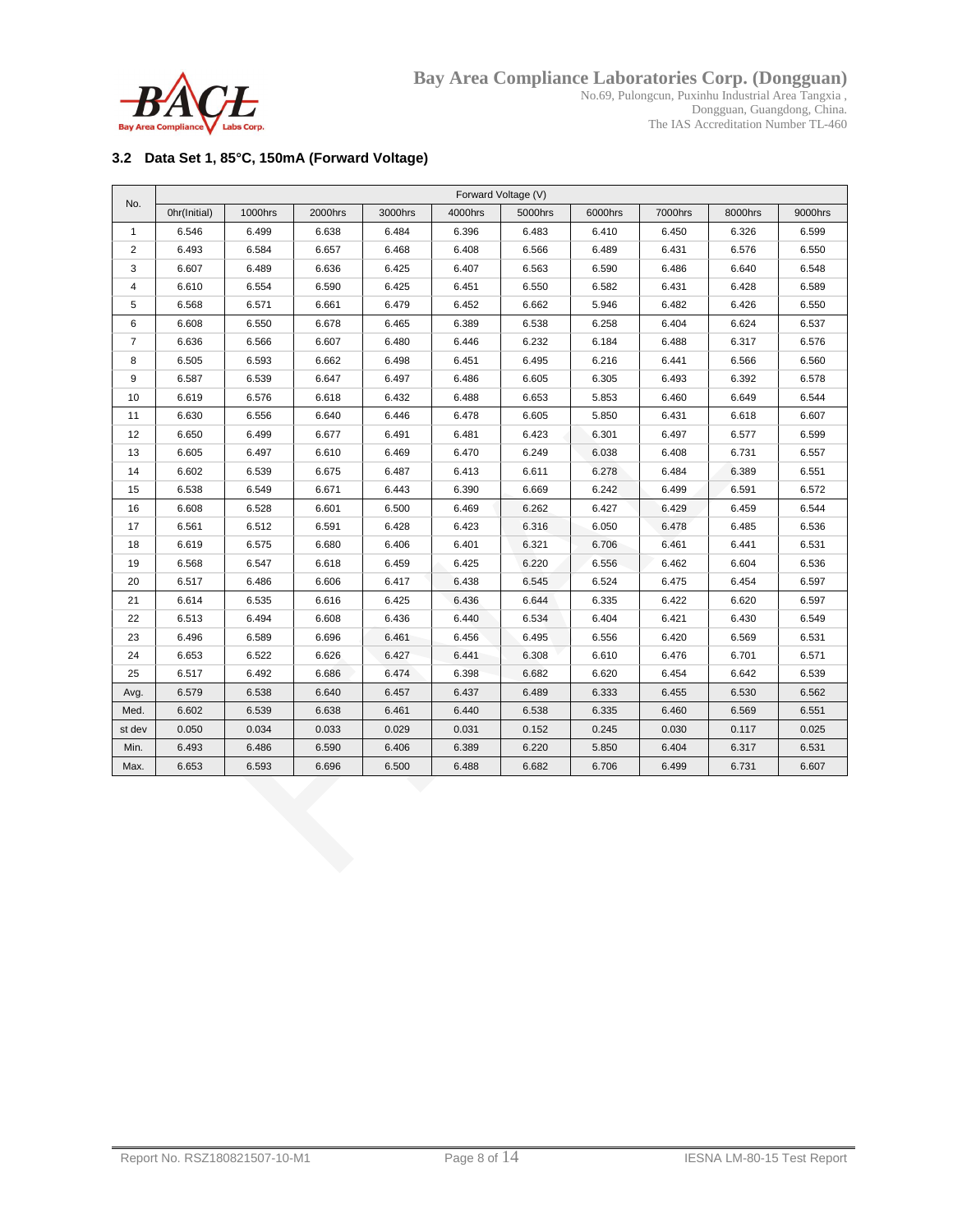

No.69, Pulongcun, Puxinhu Industrial Area Tangxia , Dongguan, Guangdong, China. The IAS Accreditation Number TL-460

#### **3.3 Data Set 1, 85°C, 150mA (Chromaticity Shift)**

| No.                     | u'     | v'           | CCT(K) | Chromaticity Shift (Au'v') |         |         |         |         |         |         |         |         |
|-------------------------|--------|--------------|--------|----------------------------|---------|---------|---------|---------|---------|---------|---------|---------|
|                         |        | Ohr(Initial) |        | 1000hrs                    | 2000hrs | 3000hrs | 4000hrs | 5000hrs | 6000hrs | 7000hrs | 8000hrs | 9000hrs |
| $\mathbf{1}$            | 0.2604 | 0.5316       | 2726   | 0.0001                     | 0.0005  | 0.0009  | 0.0011  | 0.0013  | 0.0014  | 0.0018  | 0.0022  | 0.0024  |
| $\overline{\mathbf{c}}$ | 0.2569 | 0.5298       | 2807   | 0.0002                     | 0.0005  | 0.0007  | 0.0010  | 0.0014  | 0.0017  | 0.0019  | 0.0023  | 0.0026  |
| 3                       | 0.2567 | 0.5311       | 2806   | 0.0002                     | 0.0005  | 0.0010  | 0.0014  | 0.0017  | 0.0018  | 0.0021  | 0.0024  | 0.0026  |
| 4                       | 0.2559 | 0.5285       | 2836   | 0.0001                     | 0.0005  | 0.0006  | 0.0008  | 0.0012  | 0.0013  | 0.0014  | 0.0018  | 0.0022  |
| 5                       | 0.2567 | 0.5272       | 2825   | 0.0002                     | 0.0004  | 0.0006  | 0.0010  | 0.0012  | 0.0015  | 0.0016  | 0.0019  | 0.0021  |
| 6                       | 0.2609 | 0.5318       | 2715   | 0.0001                     | 0.0004  | 0.0008  | 0.0012  | 0.0012  | 0.0015  | 0.0018  | 0.0020  | 0.0022  |
| $\overline{7}$          | 0.2561 | 0.5284       | 2833   | 0.0002                     | 0.0004  | 0.0007  | 0.0009  | 0.0011  | 0.0011  | 0.0014  | 0.0017  | 0.0019  |
| 8                       | 0.2562 | 0.5283       | 2830   | 0.0001                     | 0.0003  | 0.0004  | 0.0008  | 0.0012  | 0.0015  | 0.0019  | 0.0024  | 0.0027  |
| 9                       | 0.2568 | 0.5295       | 2812   | 0.0001                     | 0.0001  | 0.0004  | 0.0008  | 0.0010  | 0.0013  | 0.0015  | 0.0016  | 0.0019  |
| 10                      | 0.2592 | 0.5298       | 2758   | 0.0001                     | 0.0002  | 0.0005  | 0.0008  | 0.0012  | 0.0013  | 0.0015  | 0.0018  | 0.0018  |
| 11                      | 0.2564 | 0.5278       | 2829   | 0.0002                     | 0.0005  | 0.0009  | 0.0012  | 0.0014  | 0.0015  | 0.0016  | 0.0020  | 0.0022  |
| 12                      | 0.2587 | 0.5288       | 2775   | 0.0002                     | 0.0006  | 0.0008  | 0.0011  | 0.0012  | 0.0015  | 0.0019  | 0.0021  | 0.0025  |
| 13                      | 0.2555 | 0.5288       | 2844   | 0.0002                     | 0.0005  | 0.0008  | 0.0010  | 0.0011  | 0.0013  | 0.0015  | 0.0018  | 0.0021  |
| 14                      | 0.2559 | 0.5303       | 2828   | 0.0002                     | 0.0003  | 0.0005  | 0.0010  | 0.0012  | 0.0013  | 0.0018  | 0.0019  | 0.0022  |
| 15                      | 0.2567 | 0.5276       | 2824   | 0.0001                     | 0.0004  | 0.0006  | 0.0008  | 0.0011  | 0.0013  | 0.0014  | 0.0016  | 0.0016  |
| 16                      | 0.2590 | 0.5277       | 2773   | 0.0002                     | 0.0005  | 0.0008  | 0.0012  | 0.0014  | 0.0016  | 0.0020  | 0.0022  | 0.0025  |
| 17                      | 0.2581 | 0.5275       | 2792   | 0.0002                     | 0.0004  | 0.0008  | 0.0012  | 0.0013  | 0.0013  | 0.0017  | 0.0020  | 0.0023  |
| 18                      | 0.2580 | 0.5286       | 2790   | 0.0002                     | 0.0005  | 0.0009  | 0.0010  | 0.0012  | 0.0014  | 0.0017  | 0.0020  | 0.0024  |
| 19                      | 0.2588 | 0.5311       | 2762   | 0.0000                     | 0.0001  | 0.0006  | 0.0008  | 0.0010  | 0.0011  | 0.0014  | 0.0019  | 0.0020  |
| 20                      | 0.2590 | 0.5300       | 2761   | 0.0001                     | 0.0003  | 0.0005  | 0.0010  | 0.0013  | 0.0016  | 0.0018  | 0.0020  | 0.0022  |
| 21                      | 0.2572 | 0.5277       | 2811   | 0.0002                     | 0.0006  | 0.0009  | 0.0014  | 0.0015  | 0.0017  | 0.0021  | 0.0024  | 0.0028  |
| 22                      | 0.2575 | 0.5295       | 2797   | 0.0002                     | 0.0004  | 0.0006  | 0.0007  | 0.0010  | 0.0012  | 0.0015  | 0.0019  | 0.0022  |
| 23                      | 0.2562 | 0.5292       | 2826   | 0.0001                     | 0.0005  | 0.0007  | 0.0011  | 0.0014  | 0.0016  | 0.0018  | 0.0021  | 0.0022  |
| 24                      | 0.2568 | 0.5268       | 2824   | 0.0002                     | 0.0004  | 0.0008  | 0.0008  | 0.0012  | 0.0014  | 0.0017  | 0.0019  | 0.0021  |
| 25                      | 0.2563 | 0.5291       | 2825   | 0.0002                     | 0.0005  | 0.0008  | 0.0010  | 0.0013  | 0.0015  | 0.0018  | 0.0022  | 0.0024  |
| Avg.                    | 0.2574 | 0.5291       | 2800   | 0.0002                     | 0.0004  | 0.0007  | 0.0010  | 0.0012  | 0.0014  | 0.0017  | 0.0020  | 0.0022  |
| Med.                    | 0.2568 | 0.5288       | 2811   | 0.0002                     | 0.0004  | 0.0007  | 0.0010  | 0.0012  | 0.0014  | 0.0017  | 0.0020  | 0.0022  |
| st dev                  | 0.0015 | 0.0014       | 35     | 0.0001                     | 0.0001  | 0.0002  | 0.0002  | 0.0002  | 0.0002  | 0.0002  | 0.0002  | 0.0003  |
| Min.                    | 0.2555 | 0.5268       | 2715   | 0.0000                     | 0.0001  | 0.0004  | 0.0007  | 0.0010  | 0.0011  | 0.0014  | 0.0016  | 0.0016  |
| Max.                    | 0.2609 | 0.5318       | 2844   | 0.0002                     | 0.0006  | 0.0010  | 0.0014  | 0.0017  | 0.0018  | 0.0021  | 0.0024  | 0.0028  |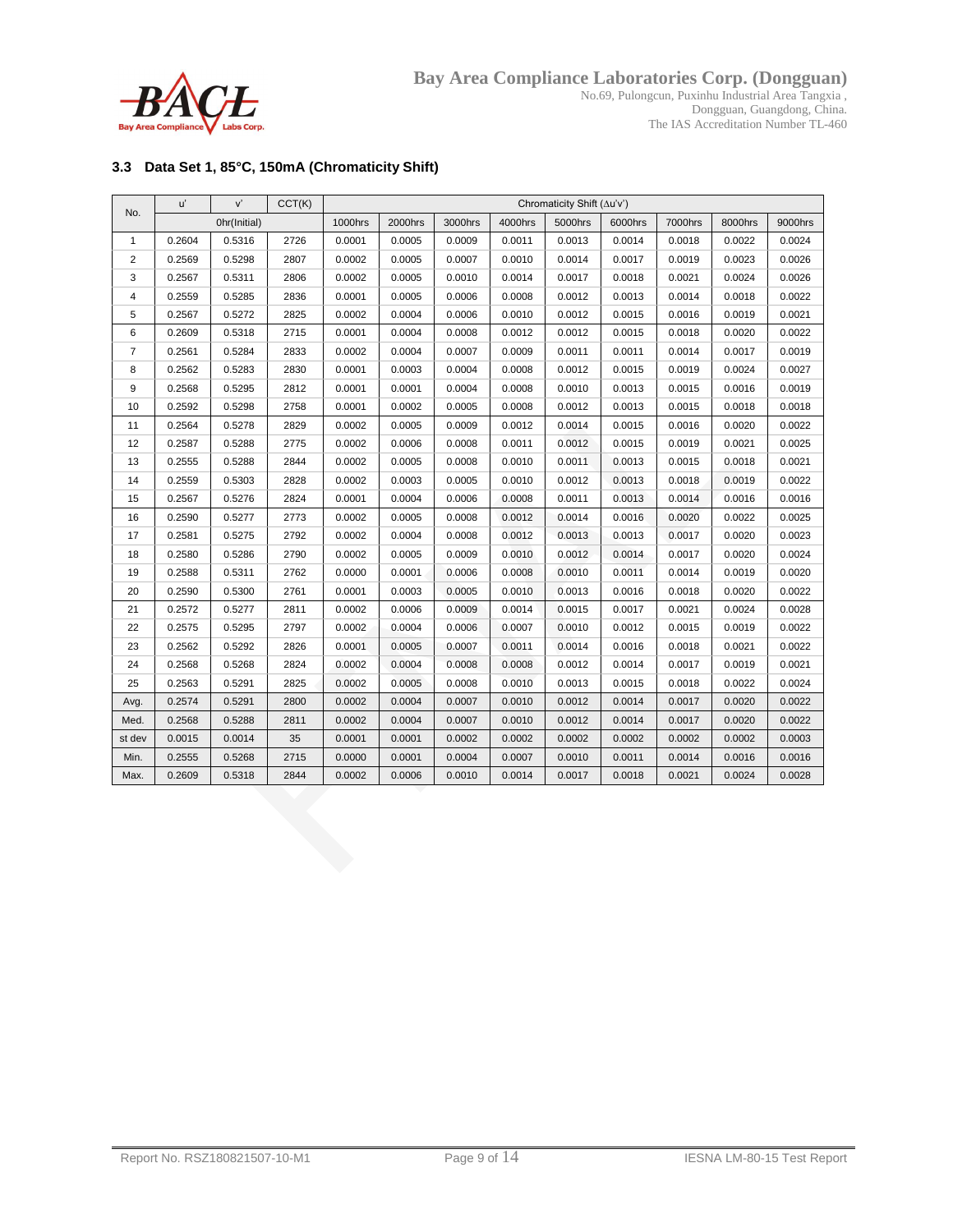

Dongguan, Guangdong, China. The IAS Accreditation Number TL-460

#### **3.4 Data Set 2, 105°C, 150mA (Lumen Maintenance)**

| No.    | $\Phi$ (Im)  | Lumen Maintenance (%) |         |         |         |         |         |         |         |         |
|--------|--------------|-----------------------|---------|---------|---------|---------|---------|---------|---------|---------|
|        | Ohr(Initial) | 1000hrs               | 2000hrs | 3000hrs | 4000hrs | 5000hrs | 6000hrs | 7000hrs | 8000hrs | 9000hrs |
| 26     | 131.20       | 99.85                 | 99.92   | 99.92   | 99.62   | 99.54   | 99.54   | 99.24   | 98.93   | 98.63   |
| 27     | 131.60       | 99.92                 | 99.92   | 99.47   | 99.39   | 99.01   | 99.01   | 98.78   | 98.18   | 98.10   |
| 28     | 128.70       | 99.84                 | 99.53   | 98.99   | 98.60   | 98.37   | 98.14   | 98.06   | 97.98   | 97.51   |
| 29     | 128.90       | 99.84                 | 100.00  | 99.61   | 99.07   | 98.53   | 98.37   | 97.75   | 97.21   | 96.97   |
| 30     | 129.30       | 99.77                 | 99.38   | 98.84   | 98.45   | 98.45   | 97.83   | 97.76   | 97.14   | 96.75   |
| 31     | 130.10       | 99.85                 | 99.77   | 99.31   | 98.85   | 98.54   | 98.23   | 97.62   | 97.46   | 97.08   |
| 32     | 132.60       | 99.85                 | 99.62   | 99.32   | 99.02   | 98.79   | 98.79   | 98.57   | 98.11   | 97.74   |
| 33     | 127.90       | 99.92                 | 99.84   | 99.77   | 99.69   | 99.22   | 99.06   | 98.98   | 98.83   | 98.75   |
| 34     | 127.80       | 99.92                 | 99.37   | 99.22   | 99.14   | 99.06   | 98.83   | 98.67   | 98.28   | 98.12   |
| 35     | 128.70       | 99.84                 | 99.84   | 99.53   | 99.53   | 99.07   | 98.83   | 98.76   | 98.29   | 98.14   |
| 36     | 128.80       | 99.84                 | 99.84   | 99.61   | 99.46   | 99.30   | 99.07   | 98.84   | 98.45   | 98.14   |
| 37     | 126.30       | 99.84                 | 99.68   | 99.52   | 99.13   | 98.97   | 98.50   | 97.94   | 97.62   | 97.07   |
| 38     | 131.00       | 99.77                 | 99.54   | 99.24   | 98.85   | 98.47   | 98.24   | 97.86   | 97.40   | 97.02   |
| 39     | 128.00       | 99.77                 | 99.30   | 99.14   | 98.59   | 98.20   | 97.50   | 97.42   | 97.34   | 96.88   |
| 40     | 129.90       | 99.92                 | 99.69   | 99.08   | 98.46   | 98.38   | 97.92   | 97.61   | 97.38   | 97.00   |
| 41     | 132.10       | 99.77                 | 99.62   | 99.24   | 99.24   | 98.94   | 98.79   | 98.64   | 98.11   | 97.65   |
| 42     | 130.70       | 99.77                 | 99.31   | 99.39   | 98.85   | 98.78   | 98.24   | 97.70   | 97.40   | 96.86   |
| 43     | 132.40       | 99.77                 | 99.47   | 98.94   | 98.79   | 98.79   | 98.79   | 98.41   | 98.34   | 98.04   |
| 44     | 127.70       | 99.77                 | 99.77   | 99.14   | 98.67   | 98.20   | 97.81   | 97.34   | 97.26   | 96.95   |
| 45     | 129.40       | 99.85                 | 99.92   | 99.38   | 99.30   | 99.00   | 98.61   | 97.99   | 97.60   | 97.22   |
| 46     | 131.60       | 99.92                 | 99.62   | 99.09   | 98.63   | 98.25   | 98.25   | 97.95   | 97.95   | 97.57   |
| 47     | 128.90       | 99.84                 | 99.84   | 99.53   | 99.46   | 99.22   | 98.76   | 98.37   | 98.29   | 97.91   |
| 48     | 136.00       | 99.85                 | 99.41   | 99.34   | 98.75   | 98.24   | 97.72   | 97.65   | 97.28   | 97.13   |
| 49     | 130.00       | 99.92                 | 99.46   | 98.92   | 98.54   | 98.46   | 97.85   | 97.54   | 96.92   | 96.69   |
| 50     | 129.80       | 99.77                 | 99.54   | 99.23   | 99.23   | 98.61   | 97.92   | 97.46   | 97.23   | 97.15   |
| Avg.   | 129.98       | 99.84                 | 99.65   | 99.31   | 99.01   | 98.74   | 98.42   | 98.12   | 97.80   | 97.48   |
| Med.   | 129.80       | 99.84                 | 99.62   | 99.31   | 99.02   | 98.78   | 98.37   | 97.95   | 97.62   | 97.22   |
| st dev | 2.05         | 0.0583                | 0.2122  | 0.2697  | 0.3817  | 0.3843  | 0.5181  | 0.5579  | 0.5584  | 0.6017  |
| Min.   | 126.30       | 99.77                 | 99.30   | 98.84   | 98.45   | 98.20   | 97.50   | 97.34   | 96.92   | 96.69   |
| Max.   | 136.00       | 99.92                 | 100.00  | 99.92   | 99.69   | 99.54   | 99.54   | 99.24   | 98.93   | 98.75   |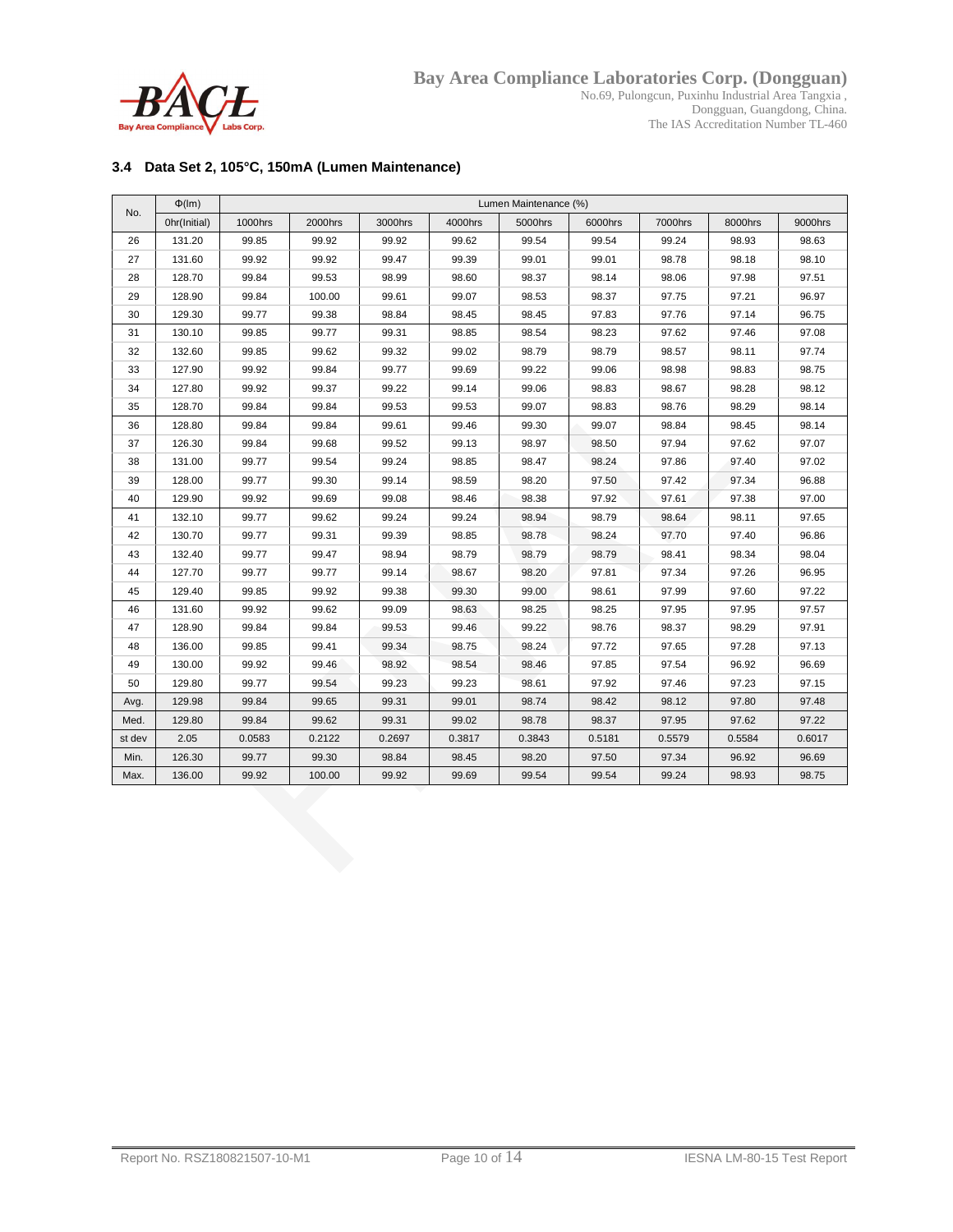

The IAS Accreditation Number TL-460

#### **3.5 Data Set 2, 105°C, 150mA (Forward Voltage)**

| No.    | Forward Voltage (V) |         |         |         |         |         |         |         |         |         |
|--------|---------------------|---------|---------|---------|---------|---------|---------|---------|---------|---------|
|        | Ohr(Initial)        | 1000hrs | 2000hrs | 3000hrs | 4000hrs | 5000hrs | 6000hrs | 7000hrs | 8000hrs | 9000hrs |
| 26     | 6.495               | 6.511   | 6.448   | 6.443   | 6.613   | 6.575   | 6.925   | 6.857   | 6.786   | 6.993   |
| 27     | 6.577               | 6.413   | 6.470   | 6.747   | 6.756   | 6.632   | 6.956   | 6.569   | 6.346   | 6.624   |
| 28     | 6.630               | 6.750   | 6.729   | 6.914   | 6.957   | 6.713   | 6.611   | 6.599   | 6.580   | 6.647   |
| 29     | 6.564               | 6.196   | 6.558   | 6.560   | 6.577   | 6.464   | 6.659   | 6.634   | 6.477   | 6.528   |
| 30     | 6.634               | 6.527   | 6.554   | 6.576   | 6.487   | 6.523   | 6.579   | 6.533   | 6.526   | 6.542   |
| 31     | 6.604               | 6.600   | 6.608   | 6.606   | 6.614   | 6.618   | 6.610   | 6.612   | 6.619   | 6.612   |
| 32     | 6.631               | 6.694   | 6.663   | 6.697   | 6.635   | 6.626   | 6.625   | 6.619   | 6.873   | 6.888   |
| 33     | 6.598               | 6.482   | 6.512   | 6.523   | 6.526   | 6.511   | 6.497   | 6.543   | 6.521   | 6.540   |
| 34     | 6.542               | 6.656   | 6.468   | 6.594   | 6.735   | 6.686   | 6.613   | 6.669   | 6.570   | 6.666   |
| 35     | 6.612               | 6.604   | 6.588   | 6.602   | 6.615   | 6.642   | 6.611   | 6.593   | 6.524   | 6.496   |
| 36     | 6.570               | 6.560   | 6.585   | 6.899   | 6.606   | 6.574   | 6.601   | 6.602   | 6.725   | 6.608   |
| 37     | 6.468               | 6.525   | 6.443   | 6.686   | 6.840   | 6.647   | 6.695   | 6.600   | 6.452   | 6.494   |
| 38     | 6.535               | 6.571   | 6.514   | 6.753   | 6.794   | 6.512   | 6.815   | 6.601   | 6.546   | 6.589   |
| 39     | 6.638               | 6.609   | 6.482   | 6.707   | 6.794   | 6.780   | 6.862   | 6.472   | 6.287   | 6.332   |
| 40     | 6.572               | 6.649   | 6.496   | 6.559   | 6.573   | 6.569   | 6.565   | 6.546   | 6.513   | 6.309   |
| 41     | 6.579               | 6.590   | 6.561   | 6.400   | 6.429   | 6.400   | 6.966   | 6.675   | 6.591   | 6.777   |
| 42     | 6.617               | 6.650   | 6.614   | 6.538   | 6.677   | 6.409   | 6.677   | 6.716   | 6.352   | 6.651   |
| 43     | 6.620               | 6.593   | 6.478   | 6.593   | 6.450   | 6.617   | 6.515   | 6.474   | 6.533   | 6.427   |
| 44     | 6.576               | 6.568   | 6.616   | 6.614   | 6.609   | 6.620   | 6.607   | 6.615   | 6.602   | 6.613   |
| 45     | 6.644               | 6.571   | 6.525   | 6.593   | 6.764   | 6.585   | 6.968   | 6.727   | 6.497   | 6.635   |
| 46     | 6.578               | 6.512   | 6.561   | 6.609   | 6.706   | 6.470   | 6.522   | 6.532   | 6.528   | 6.544   |
| 47     | 6.537               | 6.495   | 6.208   | 6.488   | 6.548   | 6.425   | 6.698   | 6.650   | 6.587   | 6.626   |
| 48     | 6.566               | 6.486   | 6.365   | 6.351   | 6.523   | 6.302   | 6.843   | 6.698   | 6.601   | 6.901   |
| 49     | 6.633               | 6.447   | 6.323   | 6.575   | 6.544   | 6.559   | 6.540   | 6.583   | 6.586   | 6.596   |
| 50     | 6.571               | 6.432   | 6.611   | 6.770   | 6.850   | 6.780   | 6.856   | 6.786   | 6.506   | 6.680   |
| Avg.   | 6.584               | 6.548   | 6.519   | 6.616   | 6.649   | 6.570   | 6.697   | 6.620   | 6.549   | 6.613   |
| Med.   | 6.578               | 6.568   | 6.525   | 6.594   | 6.614   | 6.575   | 6.625   | 6.602   | 6.533   | 6.612   |
| st dev | 0.045               | 0.110   | 0.111   | 0.135   | 0.135   | 0.116   | 0.154   | 0.090   | 0.126   | 0.158   |
| Min.   | 6.468               | 6.196   | 6.208   | 6.351   | 6.429   | 6.302   | 6.497   | 6.472   | 6.287   | 6.309   |
| Max.   | 6.644               | 6.750   | 6.729   | 6.914   | 6.957   | 6.780   | 6.968   | 6.857   | 6.873   | 6.993   |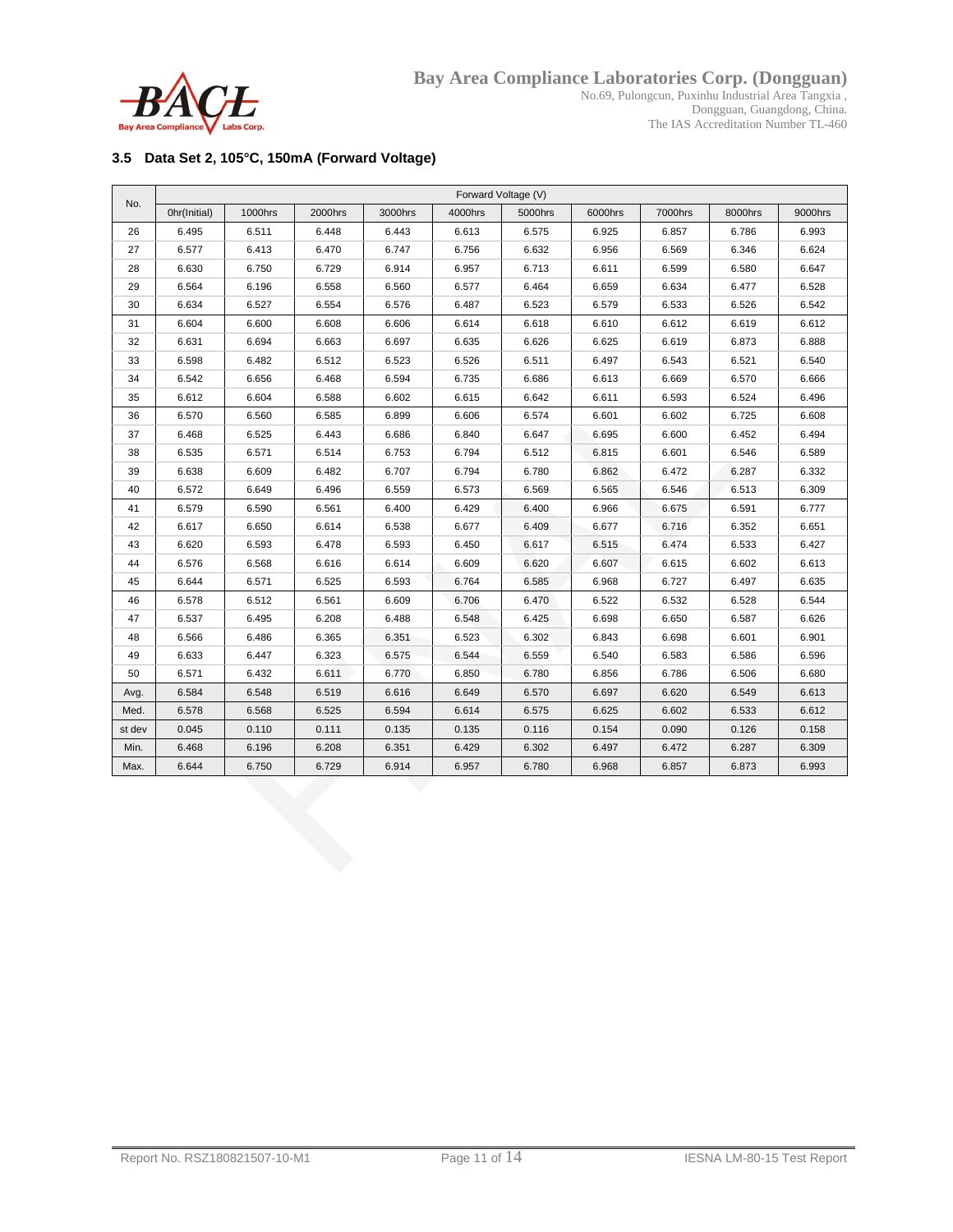

No.69, Pulongcun, Puxinhu Industrial Area Tangxia , Dongguan, Guangdong, China. The IAS Accreditation Number TL-460

#### **3.6 Data Set 2, 105°C, 150mA (Chromaticity Shift)**

| No.    | u'     | v'           | CCT(K) | Chromaticity Shift (Au'v') |         |         |         |         |         |         |         |         |
|--------|--------|--------------|--------|----------------------------|---------|---------|---------|---------|---------|---------|---------|---------|
|        |        | Ohr(Initial) |        | 1000hrs                    | 2000hrs | 3000hrs | 4000hrs | 5000hrs | 6000hrs | 7000hrs | 8000hrs | 9000hrs |
| 26     | 0.2574 | 0.5275       | 2808   | 0.0004                     | 0.0004  | 0.0006  | 0.0009  | 0.0010  | 0.0014  | 0.0020  | 0.0024  | 0.0027  |
| 27     | 0.2591 | 0.5301       | 2759   | 0.0002                     | 0.0006  | 0.0012  | 0.0016  | 0.0019  | 0.0020  | 0.0026  | 0.0029  | 0.0035  |
| 28     | 0.2567 | 0.5290       | 2816   | 0.0003                     | 0.0007  | 0.0012  | 0.0014  | 0.0016  | 0.0019  | 0.0022  | 0.0028  | 0.0033  |
| 29     | 0.2567 | 0.5273       | 2825   | 0.0005                     | 0.0011  | 0.0015  | 0.0021  | 0.0023  | 0.0030  | 0.0034  | 0.0037  | 0.0041  |
| 30     | 0.2562 | 0.5274       | 2836   | 0.0001                     | 0.0006  | 0.0008  | 0.0011  | 0.0014  | 0.0019  | 0.0025  | 0.0030  | 0.0033  |
| 31     | 0.2599 | 0.5313       | 2739   | 0.0005                     | 0.0010  | 0.0016  | 0.0018  | 0.0021  | 0.0024  | 0.0029  | 0.0033  | 0.0036  |
| 32     | 0.2606 | 0.5312       | 2724   | 0.0006                     | 0.0011  | 0.0015  | 0.0021  | 0.0023  | 0.0030  | 0.0031  | 0.0037  | 0.0042  |
| 33     | 0.2606 | 0.5305       | 2726   | 0.0004                     | 0.0007  | 0.0014  | 0.0018  | 0.0021  | 0.0023  | 0.0031  | 0.0036  | 0.0042  |
| 34     | 0.2608 | 0.5313       | 2719   | 0.0004                     | 0.0008  | 0.0011  | 0.0014  | 0.0017  | 0.0021  | 0.0025  | 0.0030  | 0.0034  |
| 35     | 0.2559 | 0.5280       | 2839   | 0.0004                     | 0.0004  | 0.0011  | 0.0015  | 0.0019  | 0.0022  | 0.0028  | 0.0034  | 0.0037  |
| 36     | 0.2571 | 0.5292       | 2806   | 0.0004                     | 0.0010  | 0.0013  | 0.0017  | 0.0021  | 0.0028  | 0.0033  | 0.0039  | 0.0042  |
| 37     | 0.2568 | 0.5270       | 2823   | 0.0004                     | 0.0005  | 0.0010  | 0.0012  | 0.0015  | 0.0017  | 0.0021  | 0.0027  | 0.0030  |
| 38     | 0.2587 | 0.5280       | 2778   | 0.0006                     | 0.0010  | 0.0015  | 0.0018  | 0.0022  | 0.0027  | 0.0032  | 0.0036  | 0.0040  |
| 39     | 0.2595 | 0.5289       | 2757   | 0.0004                     | 0.0005  | 0.0006  | 0.0008  | 0.0010  | 0.0015  | 0.0019  | 0.0023  | 0.0025  |
| 40     | 0.2566 | 0.5275       | 2827   | 0.0002                     | 0.0006  | 0.0011  | 0.0015  | 0.0020  | 0.0023  | 0.0029  | 0.0033  | 0.0035  |
| 41     | 0.2613 | 0.5310       | 2710   | 0.0001                     | 0.0008  | 0.0013  | 0.0019  | 0.0024  | 0.0030  | 0.0033  | 0.0036  | 0.0041  |
| 42     | 0.2564 | 0.5306       | 2816   | 0.0005                     | 0.0009  | 0.0014  | 0.0017  | 0.0020  | 0.0028  | 0.0034  | 0.0036  | 0.0042  |
| 43     | 0.2576 | 0.5279       | 2802   | 0.0005                     | 0.0006  | 0.0009  | 0.0013  | 0.0017  | 0.0020  | 0.0022  | 0.0025  | 0.0027  |
| 44     | 0.2562 | 0.5287       | 2830   | 0.0006                     | 0.0010  | 0.0015  | 0.0017  | 0.0018  | 0.0020  | 0.0024  | 0.0027  | 0.0031  |
| 45     | 0.2608 | 0.5312       | 2719   | 0.0006                     | 0.0009  | 0.0013  | 0.0018  | 0.0022  | 0.0028  | 0.0032  | 0.0035  | 0.0037  |
| 46     | 0.2581 | 0.5308       | 2778   | 0.0004                     | 0.0010  | 0.0013  | 0.0017  | 0.0020  | 0.0022  | 0.0028  | 0.0030  | 0.0037  |
| 47     | 0.2550 | 0.5268       | 2864   | 0.0004                     | 0.0007  | 0.0010  | 0.0017  | 0.0019  | 0.0021  | 0.0027  | 0.0031  | 0.0036  |
| 48     | 0.2577 | 0.5287       | 2796   | 0.0008                     | 0.0012  | 0.0016  | 0.0019  | 0.0020  | 0.0022  | 0.0029  | 0.0034  | 0.0035  |
| 49     | 0.2604 | 0.5297       | 2734   | 0.0007                     | 0.0012  | 0.0017  | 0.0022  | 0.0023  | 0.0027  | 0.0030  | 0.0034  | 0.0040  |
| 50     | 0.2605 | 0.5310       | 2728   | 0.0003                     | 0.0009  | 0.0012  | 0.0013  | 0.0016  | 0.0019  | 0.0025  | 0.0027  | 0.0032  |
| Avg.   | 0.2583 | 0.5292       | 2782   | 0.0004                     | 0.0008  | 0.0012  | 0.0016  | 0.0019  | 0.0023  | 0.0027  | 0.0032  | 0.0036  |
| Med.   | 0.2577 | 0.5290       | 2796   | 0.0004                     | 0.0008  | 0.0013  | 0.0017  | 0.0020  | 0.0022  | 0.0028  | 0.0033  | 0.0036  |
| st dev | 0.0019 | 0.0016       | 47     | 0.0002                     | 0.0002  | 0.0003  | 0.0004  | 0.0004  | 0.0005  | 0.0004  | 0.0004  | 0.0005  |
| Min.   | 0.2550 | 0.5268       | 2710   | 0.0001                     | 0.0004  | 0.0006  | 0.0008  | 0.0010  | 0.0014  | 0.0019  | 0.0023  | 0.0025  |
| Max.   | 0.2613 | 0.5313       | 2864   | 0.0008                     | 0.0012  | 0.0017  | 0.0022  | 0.0024  | 0.0030  | 0.0034  | 0.0039  | 0.0042  |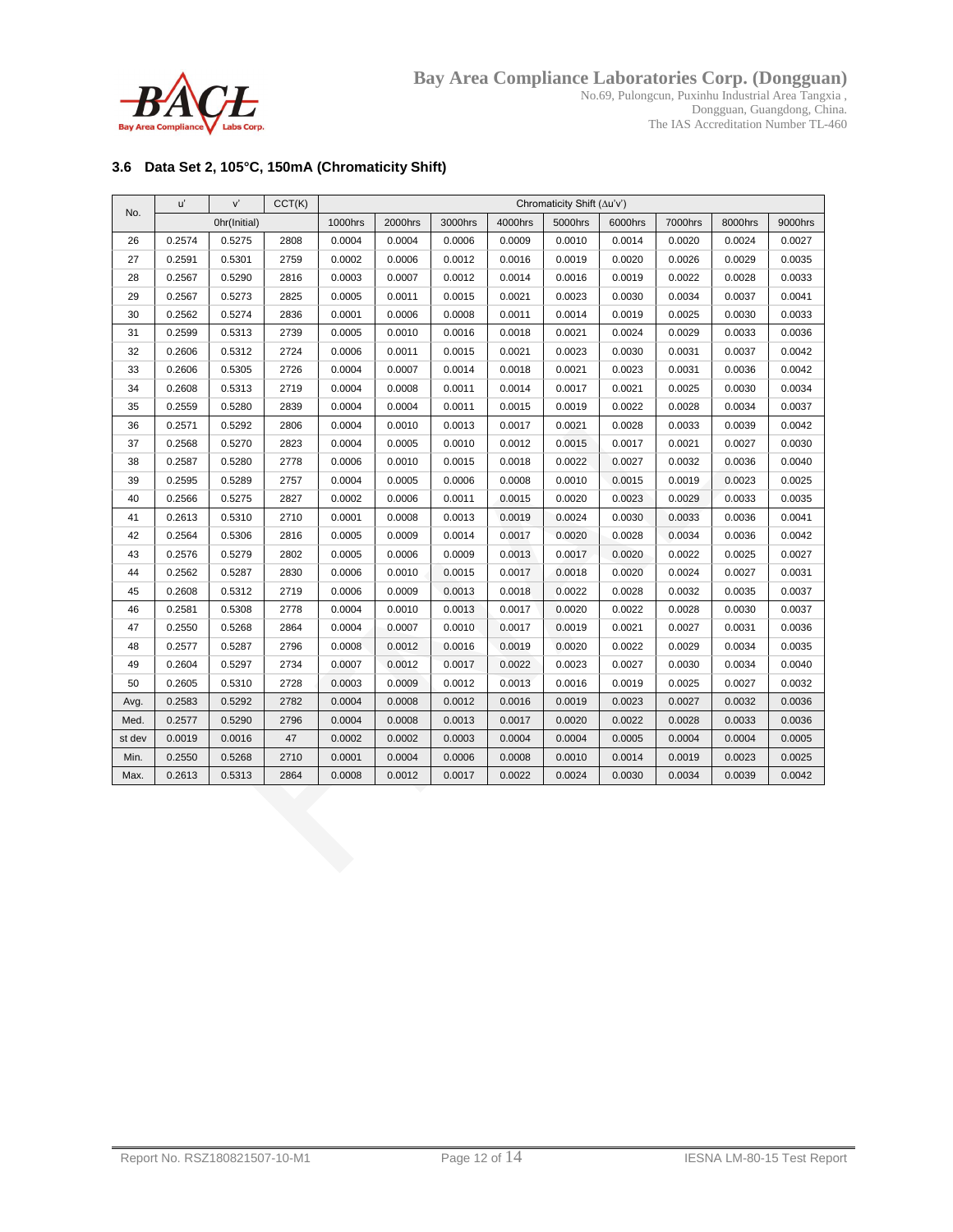

#### **4 - DUT Photo**

#### **4.1 #Mechanical Dimensions**



All dimensions are in millimeter

#### **4.2 DUT Photo**



#### **5 - Report Revision**

| <b>Report Number</b> | Report Date Contents |                                 |
|----------------------|----------------------|---------------------------------|
| RSZ180821507-10      |                      | 2019-10-19 Original report.     |
| RSZ180821507-10-M1   | 2019-12-24           | Add the L90 Lifetime in page 6. |